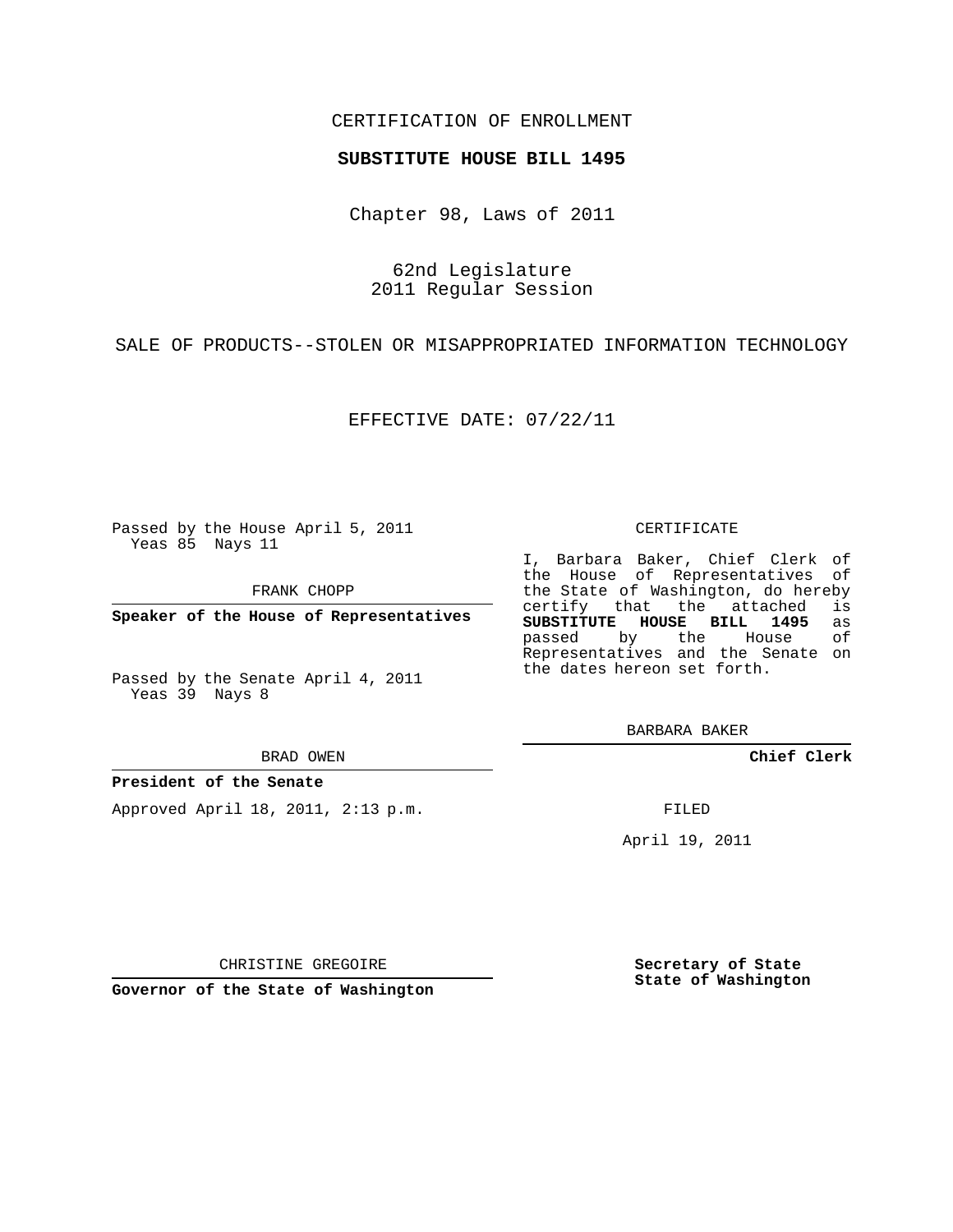# **SUBSTITUTE HOUSE BILL 1495** \_\_\_\_\_\_\_\_\_\_\_\_\_\_\_\_\_\_\_\_\_\_\_\_\_\_\_\_\_\_\_\_\_\_\_\_\_\_\_\_\_\_\_\_\_

\_\_\_\_\_\_\_\_\_\_\_\_\_\_\_\_\_\_\_\_\_\_\_\_\_\_\_\_\_\_\_\_\_\_\_\_\_\_\_\_\_\_\_\_\_

### AS AMENDED BY THE SENATE

Passed Legislature - 2011 Regular Session

# **State of Washington 62nd Legislature 2011 Regular Session**

**By** House Judiciary (originally sponsored by Representatives Eddy, Rodne, Kirby, Armstrong, Hunter, Hinkle, Chandler, Carlyle, Springer, Maxwell, Anderson, Clibborn, Kelley, and Kenney)

READ FIRST TIME 02/17/11.

 AN ACT Relating to the unfair competition that occurs when stolen or misappropriated information technology is used to manufacture products sold or offered for sale in this state; adding a new chapter to Title 19 RCW; and prescribing penalties.

5 BE IT ENACTED BY THE LEGISLATURE OF THE STATE OF WASHINGTON:

 6 NEW SECTION. **Sec. 1.** The definitions in this section apply 7 throughout this chapter unless the context clearly requires otherwise.

 (1) "Article or product" means any tangible article or product, but excludes: (a) Any services sold, offered for sale, or made available in this state, including free services and online services; (b) any product subject to regulation by the United States food and drug administration and that is primarily used for medical or medicinal 13 purposes; (c) food and beverages; and (d) restaurant services.

 (2) "Copyrightable end product" means a work within the subject matter of copyright as specified in section 102 of Title 17, United States Code, and which for the purposes of this chapter includes mask works protection as specified in section 902 of Title 17, United States 18 Code.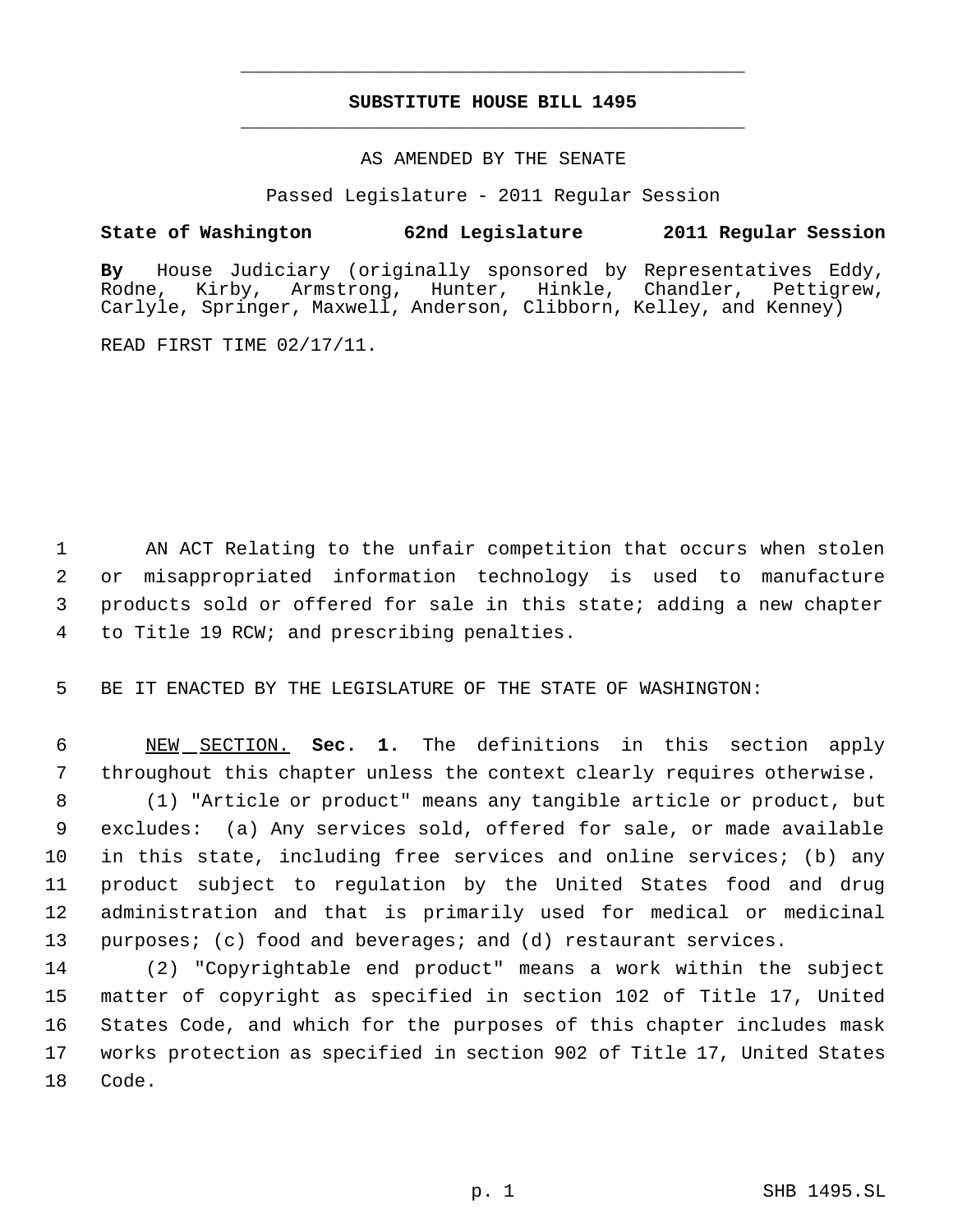(3) "Essential component" means a component of an article or product provided or to be provided to a third party pursuant to a contract, including a purchase order, without which the article or product will not perform as intended and for which there is no substitute component available that offers a comparable range and quality of functionalities and is available in comparable quantities and at a comparable price.

 (4) "Manufacture" means to directly manufacture, produce, or assemble an article or product subject to section 2 of this act, in whole or substantial part, but does not include contracting with or otherwise engaging another person, or that person engaging another person, to develop, manufacture, produce, or assemble an article or product subject to section 2 of this act.

 (5) "Material competitive injury" means at least a three percent retail price difference between the article or product made in violation of section 2 of this act designed to harm competition and a directly competing article or product that was manufactured without the use of stolen or misappropriated information technology, with such a price difference occurring over a four-month period of time.

 (6) "Retail price" means the retail price of stolen or misappropriated information technology charged at the time of, and in the jurisdiction where, the alleged theft or misappropriation occurred, multiplied by the number of stolen or misappropriated items used in the business operations of the person alleged to have violated section 2 of this act.

 (7)(a) "Stolen or misappropriated information technology" means hardware or software that the person referred to in section 2 of this act acquired, appropriated, or used without the authorization of the owner of the information technology or the owner's authorized licensee in violation of applicable law, but does not include situations in which the hardware or software alleged to have been stolen or misappropriated was not available for retail purchase on a stand-alone basis at or before the time it was acquired, appropriated, or used by such a person.

 (b) Information technology is considered to be used in a person's business operations if the person uses the technology in the manufacture, distribution, marketing, or sales of the articles or products subject to section 2 of this act.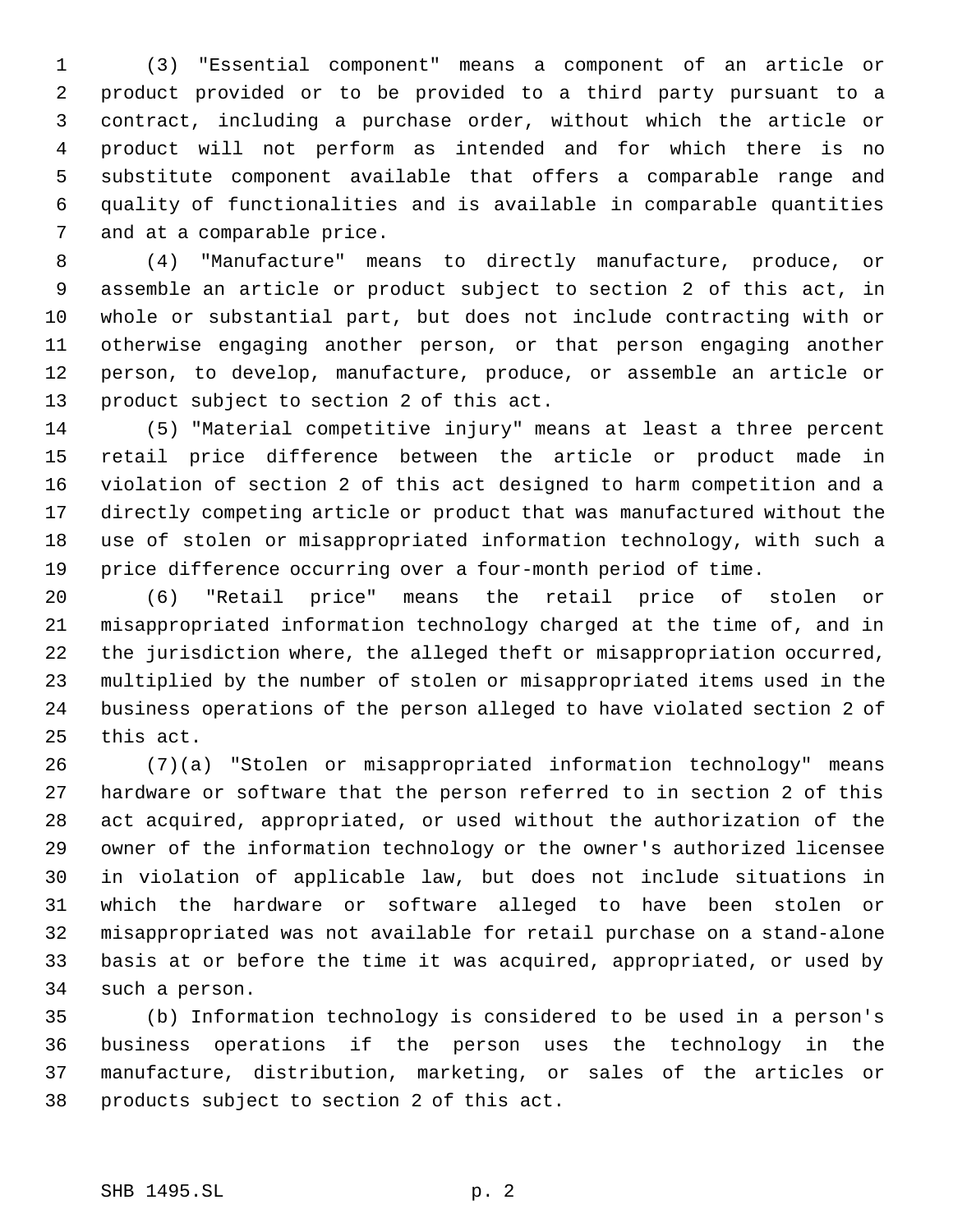NEW SECTION. **Sec. 2.** Any person who manufactures an article or product while using stolen or misappropriated information technology in its business operations after notice and opportunity to cure as provided in section 5 of this act and, with respect to remedies sought under section 6(6) or 7 of this act, causes a material competitive injury as a result of such use of stolen or misappropriated information technology, is deemed to engage in an unfair act where such an article or product is sold or offered for sale in this state, either separately or as a component of another article or product, and in competition with an article or product sold or offered for sale in this state that was manufactured without violating this section. A person who engages in such an unfair act, and any articles or products manufactured by the person in violation of this section, is subject to the liabilities and remedial provisions of this chapter in an action by the attorney general or any person described in section 6(5) of this act, except as provided in sections 3 through 9 of this act.

 NEW SECTION. **Sec. 3.** No action may be brought under this chapter, and no liability results, where:

 (1) The end article or end product sold or offered for sale in this state and alleged to violate section 2 of this act is:

(a) A copyrightable end product;

 (b) Merchandise manufactured by or on behalf of, or pursuant to a license from, a copyright owner and which displays or embodies a name, character, artwork, or other indicia of or from a work that falls within (a) of this subsection, or merchandise manufactured by or on behalf of, or pursuant to a license from, a copyright or trademark owner and that displays or embodies a name, character, artwork, or other indicia of or from a theme park, theme park attraction, or other facility associated with a theme park; or

 (c) Packaging, carrier media, or promotional or advertising materials for any end article, end product, or merchandise that falls within (a) or (b) of this subsection;

 (2) The allegation that the information technology is stolen or misappropriated is based on a claim that the information technology or its use infringes a patent or misappropriates a trade secret under applicable law or that could be brought under any provision of Title 35 of the United States Code;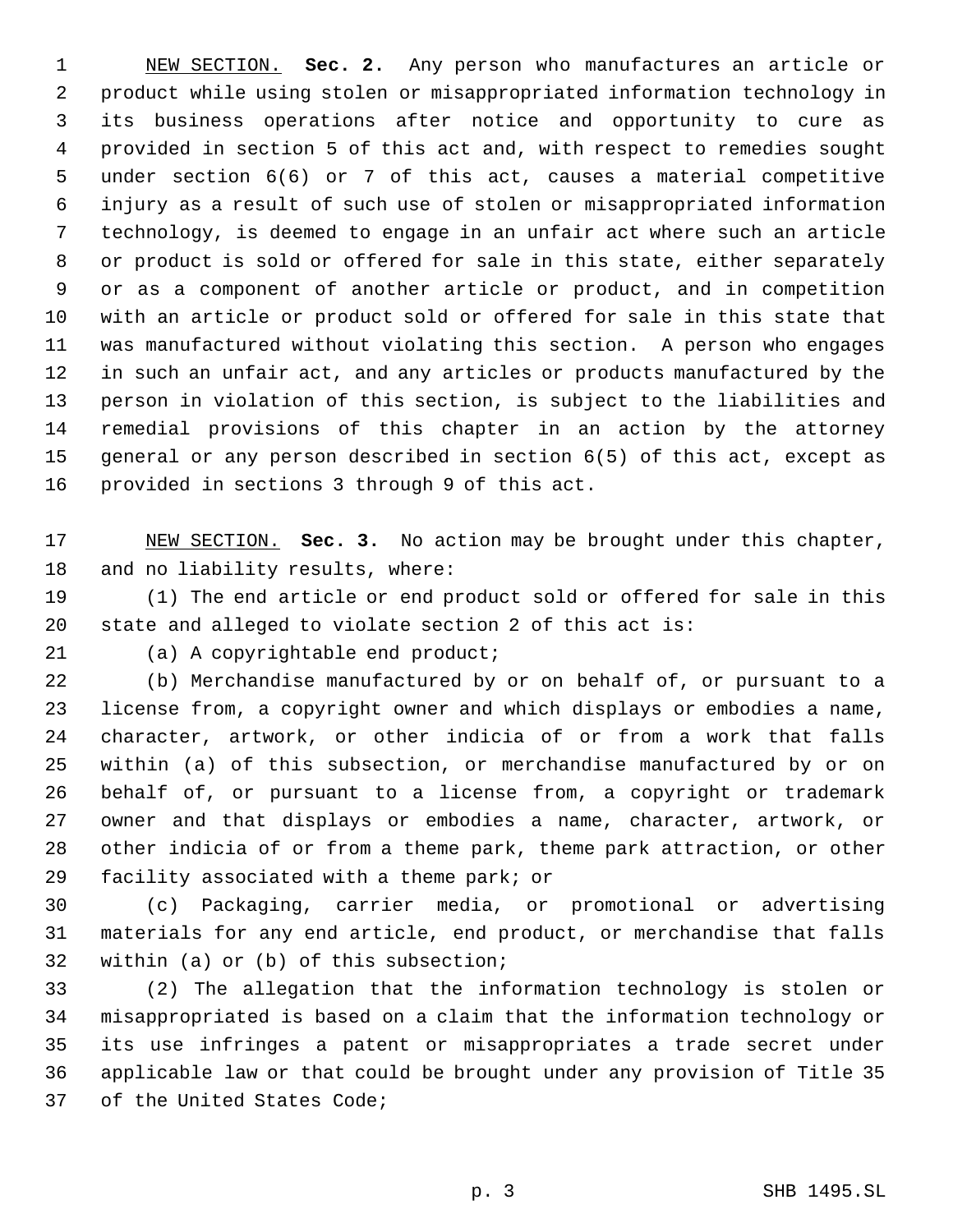(3) The allegation that the information technology is stolen or misappropriated is based on a claim that the defendant's use of the information technology violates the terms of a license that allows users to modify and redistribute any source code associated with the technology free of charge; or

 (4) The allegation is based on a claim that the person violated section 2 of this act by aiding, abetting, facilitating, or assisting someone else to acquire, appropriate, use, sell, or offer to sell, or by providing someone else with access to, information technology without authorization of the owner of the information technology or the owner's authorized licensee in violation of applicable law.

 NEW SECTION. **Sec. 4.** No injunction may issue against a person other than the person adjudicated to have violated section 2 of this act, and no attachment order may issue against articles or products other than articles or products in which the person alleged to violate section 2 of this act holds title. A person other than the person alleged to violate section 2 of this act includes any person other than the actual manufacturer who contracts with or otherwise engages another person to develop, manufacture, produce, market, distribute, advertise, or assemble an article or product alleged to violate section 2 of this act.

 NEW SECTION. **Sec. 5.** (1) No action may be brought under section 2 of this act unless the person subject to section 2 of this act received written notice of the alleged use of the stolen or misappropriated information technology from the owner or exclusive licensee of the information technology or the owner's agent and the person: (a) Failed to establish that its use of the information technology in question did not violate section 2 of this act; or (b) failed, within ninety days after receiving such a notice, to cease use of the owner's stolen or misappropriated information technology. However, if the person commences and thereafter proceeds diligently to replace the information technology with information technology whose use would not violate section 2 of this act, such a period must be extended for an additional period of ninety days, not to exceed one hundred eighty days total. The information technology owner or the owner's agent may extend any period described in this section.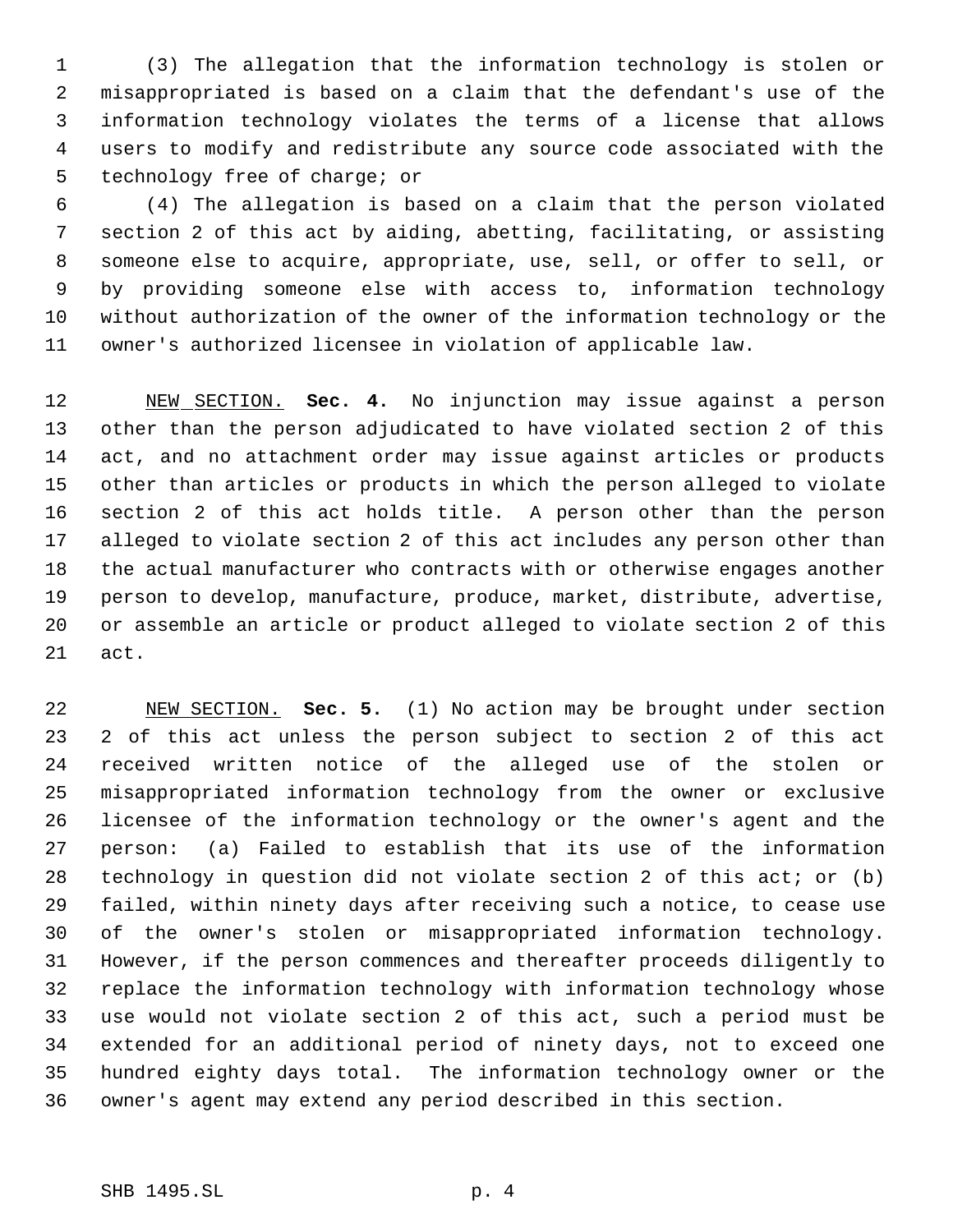(2) To satisfy the requirements of this section, written notice must, under penalty of perjury: (a) Identify the stolen or misappropriated information technology; (b) identify the lawful owner or exclusive licensee of the information technology; (c) identify the applicable law the person is alleged to be violating and state that the notifier has a reasonable belief that the person has acquired, appropriated, or used the information technology in question without authorization of the owner of the information technology or the owner's authorized licensee in violation of such applicable law; (d) to the extent known by the notifier, state the manner in which the information technology is being used by the defendant; (e) state the articles or 12 products to which the information technology relates; and (f) specify the basis and the particular evidence upon which the notifier bases such an allegation.

 (3) The written notification must state, under penalty of perjury, that, after a reasonable and good-faith investigation, the information in the notice is accurate based on the notifier's reasonable knowledge, information, and belief.

 NEW SECTION. **Sec. 6.** (1) No earlier than ninety days after the provision of notice in accordance with section 5 of this act, the attorney general, or any person described in subsection (5) of this section, may bring an action against any person that is subject to section 2 of this act:

 (a) To enjoin violation of section 2 of this act, including by enjoining the person from selling or offering to sell in this state articles or products that are subject to section 2 of this act, except as provided in subsection (6) of this section. However, such an injunction does not encompass articles or products to be provided to a third party that establishes that such a third party has satisfied one or more of the affirmative defenses set forth in section 8(1) of this act with respect to the manufacturer alleged to have violated section 2 of this act;

 (b) Only after a determination by the court that the person has violated section 2 of this act, to recover the greater of:

 (i) Actual direct damages, which may be imposed only against the person who violated section 2 of this act; or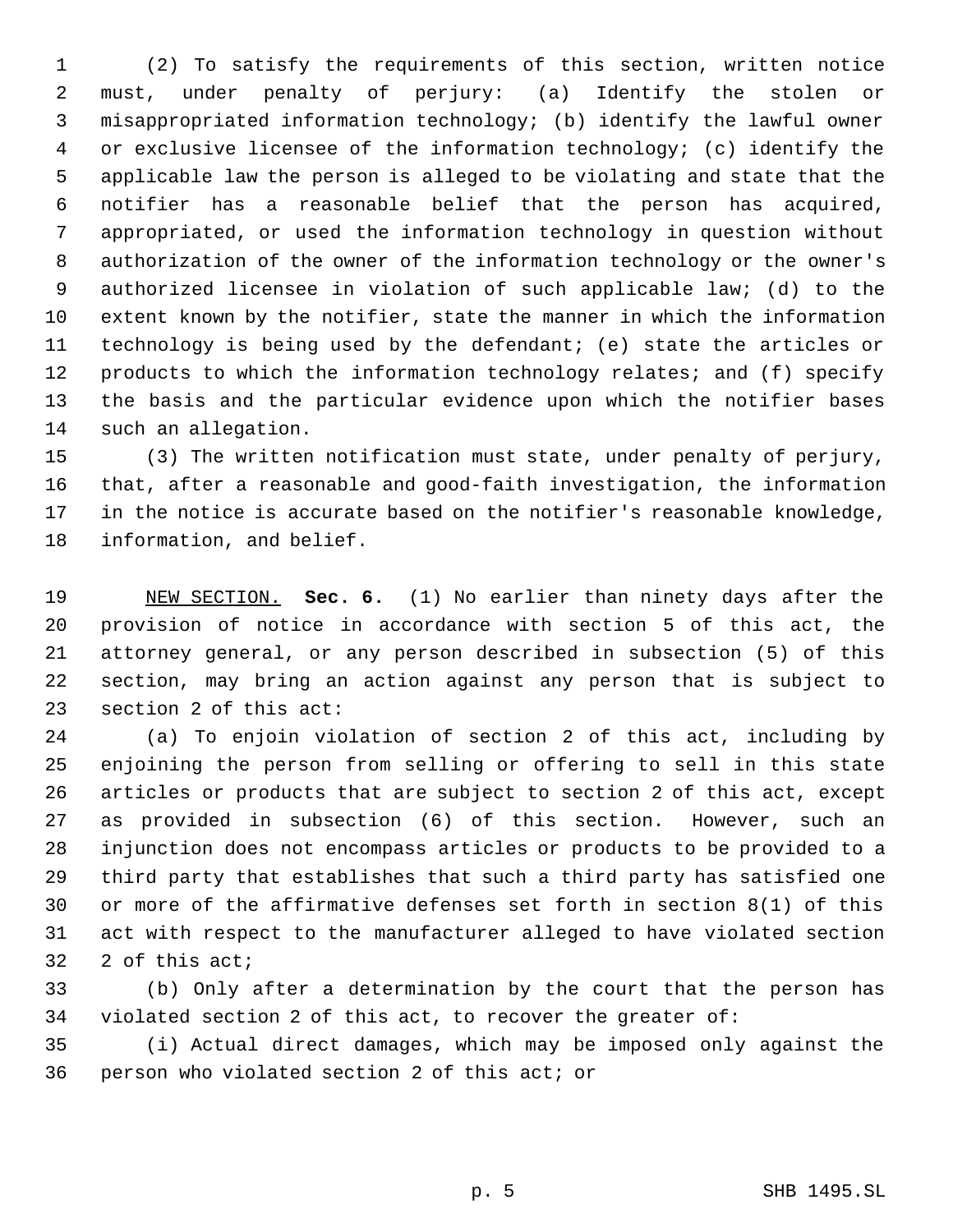(ii) Statutory damages of no more than the retail price of the stolen or misappropriated information technology, which may be imposed only against the person who violated section 2 of this act; or

 (c) In the event the person alleged to have violated section 2 of this act has been subject to a final judgment or has entered into a final settlement, or any products manufactured by such a person and alleged to violate section 2 of this act have been the subject of an injunction or attachment order, in any federal or state court in this state or any other state, arising out of the same theft or misappropriation of information technology, the court shall dismiss the action with prejudice. If such a person is a defendant in an ongoing action, or any products manufactured by such a person and alleged to violate section 2 of this act are the subject of an ongoing injunction or attachment order, in any federal or state court in this state or any other state, arising out of the same theft or misappropriation of information technology, the court shall stay the action against such a person pending resolution of the other action. In the event the other action results in a final judgment or final settlement, the court shall dismiss the action with prejudice against the person. Dismissals under this subsection are res judicata to actions filed against the person alleged to have violated section 2 of this act arising out of the same theft or misappropriation of information technology.

 (2) After determination by the court that a person has violated section 2 of this act and entry of a judgment against the person for violating section 2 of this act, the attorney general, or a person described in subsection (5) of this section, may add to the action a claim for actual direct damages against a third party who sells or offers to sell in this state products made by that person in violation of section 2 of this act, subject to the provisions of section 8 of this act. However, damages may be imposed against a third party only if:

 (a) The third party's agent for service of process was properly served with a copy of a written notice sent to the person alleged to have violated section 2 of this act that satisfies the requirements of section 5 of this act at least ninety days prior to the entry of the judgment;

(b) The person who violated section 2 of this act did not make an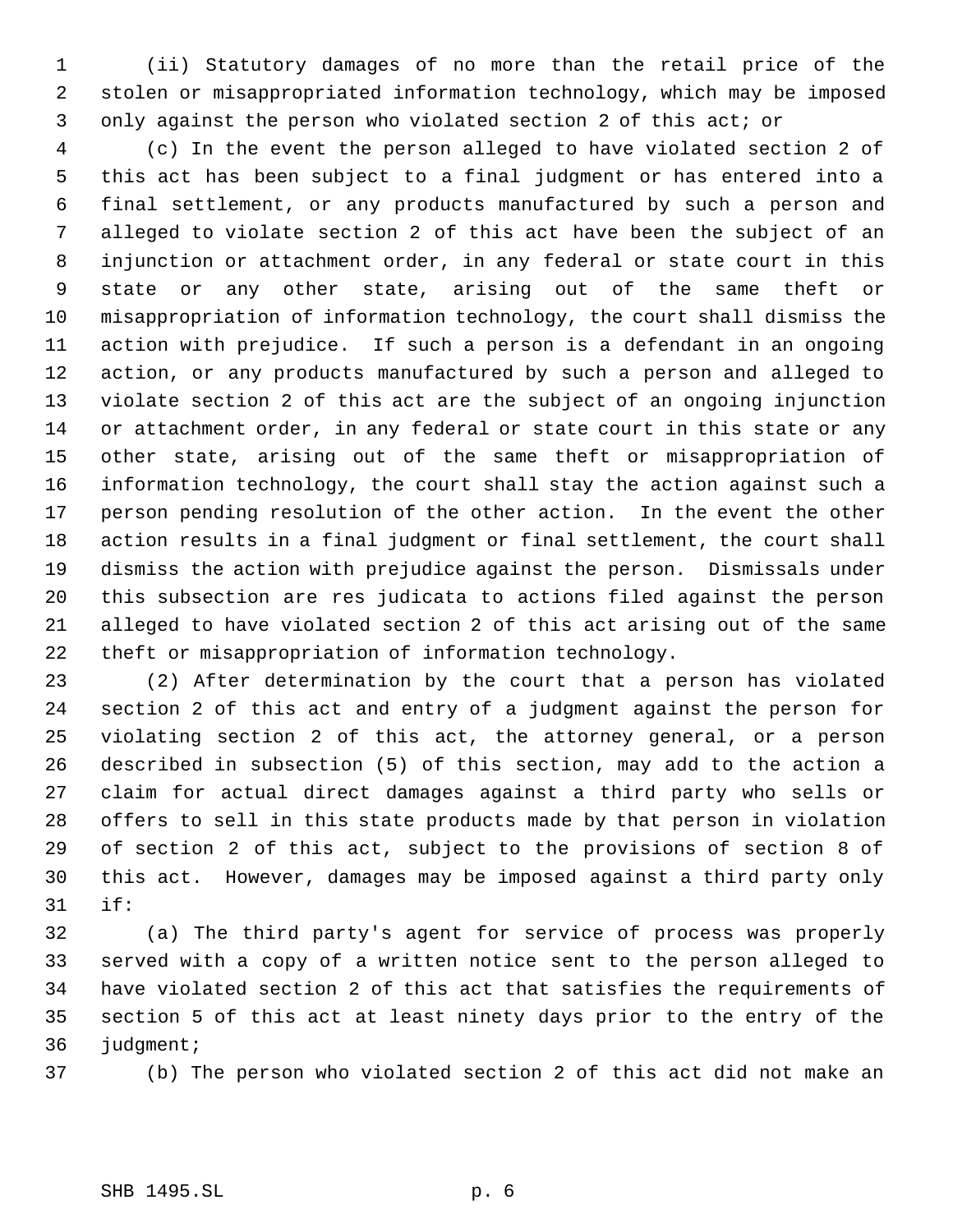appearance or does not have sufficient attachable assets to satisfy a 2 judgment against the person;

 (c) Such a person either manufactured the final product or produced a component equal to thirty percent or more of the value of the final product;

 (d) Such a person has a direct contractual relationship with the third party respecting the manufacture of the final product or component; and

 (e) The third party has not been subject to a final judgment or entered into a final settlement in any federal or state court in this state or any other state arising out of the same theft or misappropriation of information technology. However, in the event the third party is a party to an ongoing suit for damages, or has entered an appearance as an interested third party in proceedings in rem, in any federal or state court in this state or any other state arising out of the same theft or misappropriation of information technology, the court shall stay the action against the third party pending resolution of the other action. In the event the other action results in a final judgment, the court shall dismiss the action with prejudice against the third party and dismiss any in rem action as to any articles or products manufactured for such a third party or that have been or are to be supplied to such a third party. Dismissals under this subsection are res judicata to actions filed against the person alleged to have violated section 2 of this act arising out of the same theft or misappropriation of information technology.

 (3) An award of damages against such a third party pursuant to subsection (2) of this section must be the lesser of the retail price of the stolen or misappropriated information technology at issue or two hundred fifty thousand dollars, less any amounts recovered from the person adjudicated to have violated section 2 of this act, and subsection (4)(a) of this section does not apply to such an award or recovery against the third party.

(4) In an action under this chapter, a court may:

 (a) Against the person adjudicated to have violated section 2 of this act, increase the damages up to three times the damages authorized by subsection (1)(b) of this section where the court finds that the person's use of the stolen or misappropriated information technology was willful;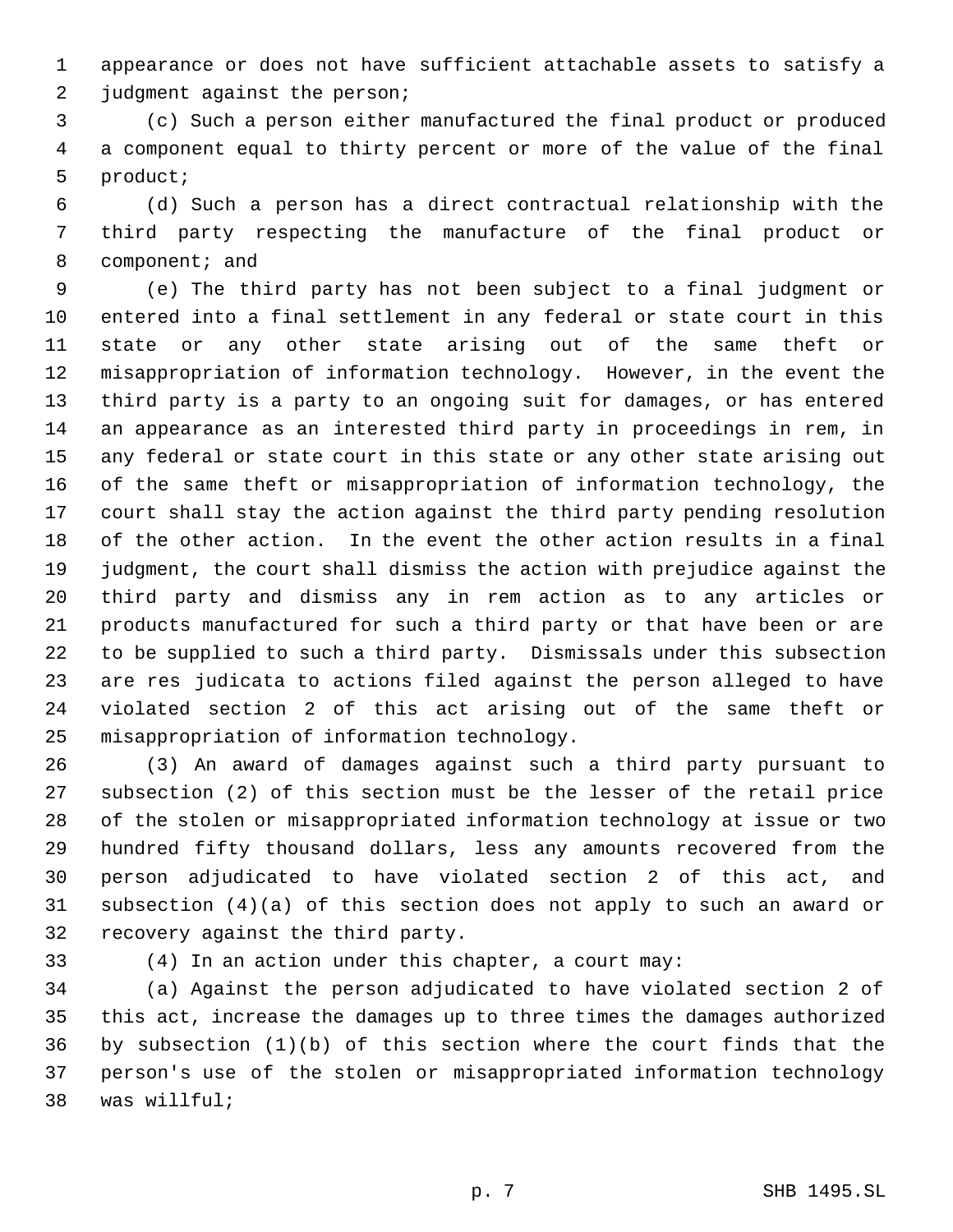(b) With respect to an award under subsection (1) of this section only, award costs and reasonable attorneys' fees to: (i) A prevailing plaintiff in actions brought by an injured person under section 2 of this act; or (ii) a prevailing defendant in actions brought by an allegedly injured person; and

 (c) With respect to an action under subsection (2) of this section brought by a private plaintiff only, award costs and reasonable attorneys' fees to a third party for all litigation expenses (including, without limitation, discovery expenses) incurred by that 10 party if it prevails on the requirement set forth in subsection  $(2)(c)$  of this section or who qualifies for an affirmative defense under section 8 of this act. However, in a case in which the third party received a copy of the notification described in subsection (2)(a) of this section at least ninety days before the filing of the action under subsection (2) of this section, with respect to a third party's reliance on the affirmative defenses set forth in section 8(1) (c) and (d) of this act, the court may award costs and reasonable attorneys' fees only if all of the conduct on which the affirmative defense is based was undertaken by the third party, and the third party notified the plaintiff of the conduct, prior to the end of the ninety- day period.

 (5) A person is deemed to have been injured by the sale or offer for sale of a directly competing article or product subject to section 2 of this act if the person establishes by a preponderance of the evidence that:

 (a) The person manufactures articles or products that are sold or offered for sale in this state in direct competition with articles or products that are subject to section 2 of this act;

 (b) The person's articles or products were not manufactured using stolen or misappropriated information technology of the owner of the information technology;

 (c) The person suffered economic harm, which may be shown by evidence that the retail price of the stolen or misappropriated information technology was twenty thousand dollars or more; and

 (d) If the person is proceeding in rem or seeks injunctive relief, that the person suffered material competitive injury as a result of the violation of section 2 of this act.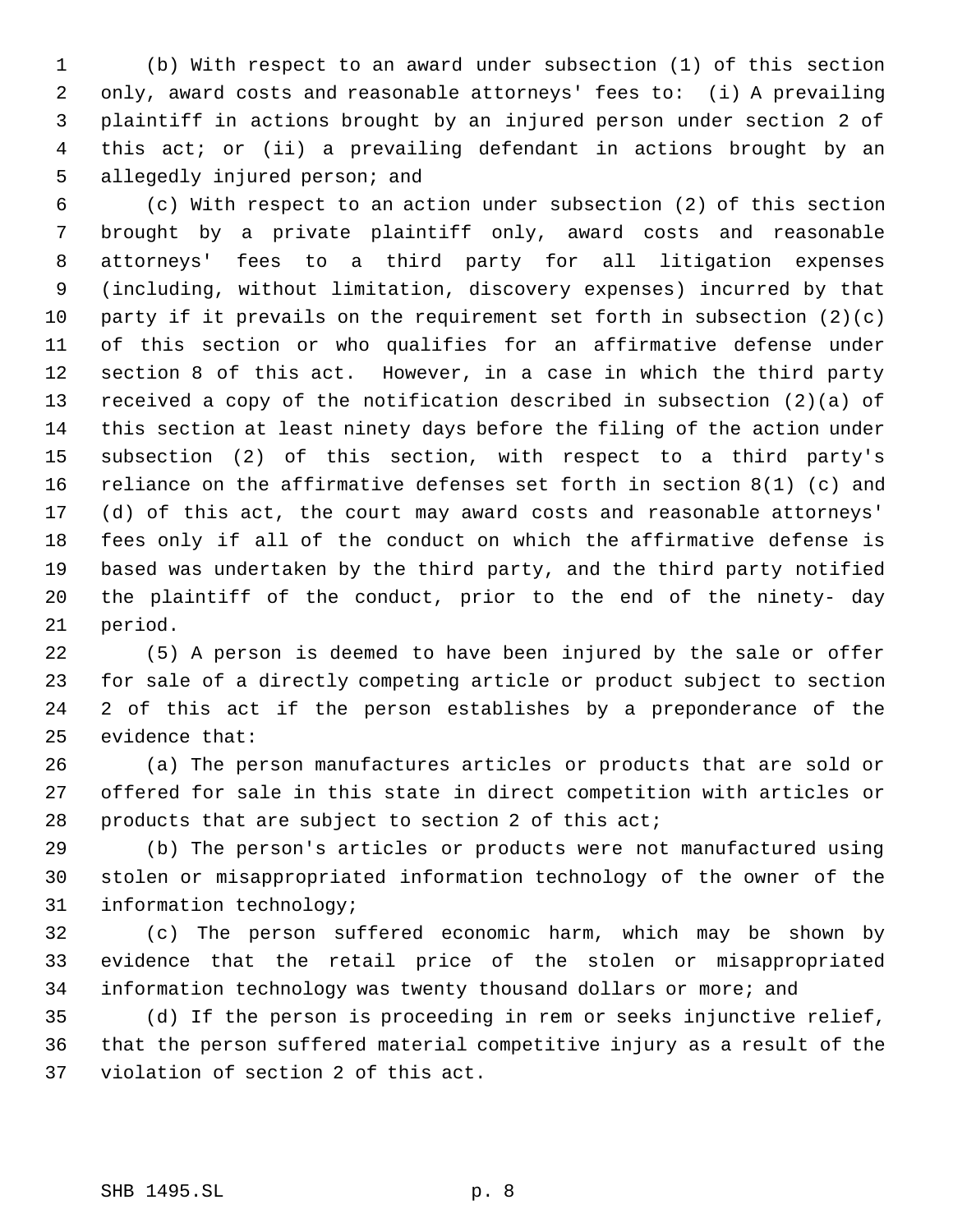(6)(a) If the court determines that a person found to have violated section 2 of this act lacks sufficient attachable assets in this state to satisfy a judgment rendered against it, the court may enjoin the sale or offering for sale in this state of any articles or products subject to section 2 of this act, except as provided in section 4 of this act.

 (b) To the extent that an article or product subject to section 2 of this act is an essential component of a third party's article or product, the court shall deny injunctive relief as to such an essential component, provided that the third party has undertaken good faith efforts within the third party's rights under its applicable contract with the manufacturer to direct the manufacturer of the essential component to cease the theft or misappropriation of information technology in violation of section 2 of this act, which may be satisfied, without limitation, by the third party issuing a written directive to the manufacturer demanding that it cease the theft or misappropriation and demanding that the manufacturer provide the third party with copies of invoices, purchase orders, licenses, or other verification of lawful use of the information technology at issue.

 (7) The court shall determine whether a cure period longer than the period reflected in section 5 of this act would be reasonable given the nature of the use of the information technology that is the subject of the action and the time reasonably necessary either to bring such use into compliance with applicable law or to replace the information technology with information technology that would not violate section 2 of this act. If the court deems that a longer cure period would be reasonable, then the action shall be stayed until the end of that longer cure period. If by the end of that longer cure period, the defendant has established that its use of the information technology in question did not violate section 2 of this act, or the defendant ceased use of the stolen or misappropriated information technology, then the action must be dismissed.

 NEW SECTION. **Sec. 7.** (1) In a case in which the court is unable to obtain personal jurisdiction over a person subject to section 2 of this act, the court may proceed in rem against any articles or products subject to section 2 of this act sold or offered for sale in this state in which the person alleged to have violated section 2 of this act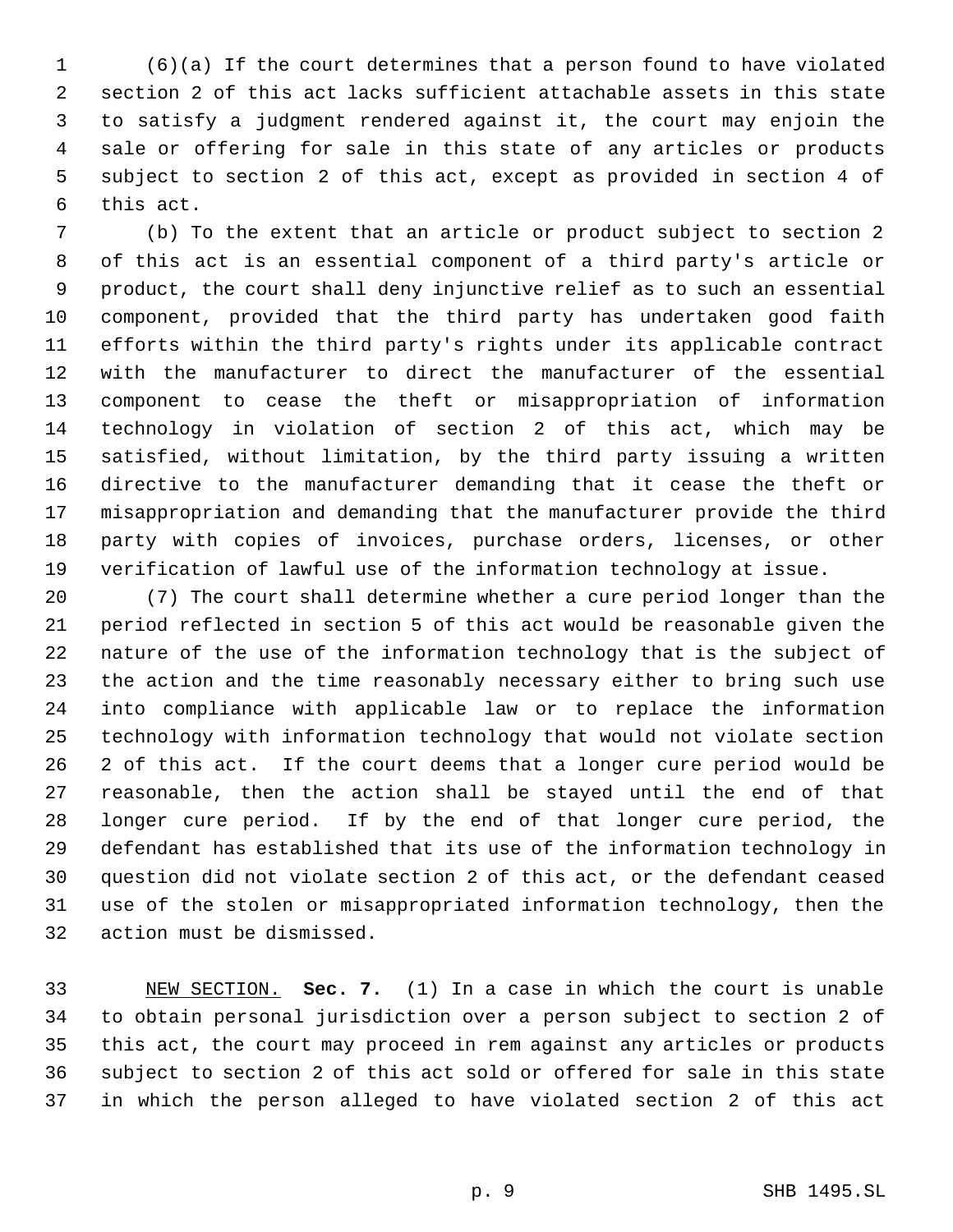holds title. Except as provided in section 4 of this act and subsection (2) through (4) of this section, all such articles or products are subject to attachment at or after the time of filing a complaint, regardless of the availability or amount of any monetary judgment.

 (2) At least ninety days prior to the enforcement of an attachment order against articles or products pursuant to subsection (1) of this section, the court shall notify any person in possession of the articles or products of the pending attachment order. Prior to the expiration of the ninety day period, any person for whom the articles or products were manufactured, or to whom the articles or products have been or are to be supplied, pursuant to an existing contract or purchase order, may:

 (a) Establish that the person has satisfied one or more of the affirmative defenses set forth in section 8(1) of this act with respect to the manufacturer alleged to have violated section 2 of this act, in which case the attachment order must be dissolved only with respect to those articles or products that were manufactured for such a person, or have been or are to be supplied to such a person, pursuant to an existing contract or purchase order; or

 (b) Post a bond with the court equal to the retail price of the allegedly stolen or misappropriated information technology or twenty- five thousand dollars, whichever is less, in which case the court shall stay enforcement of the attachment order against the articles or products and shall proceed on the basis of its jurisdiction over the bond. The person posting the bond shall recover the full amount of such bond, plus interest, after the issuance of a final judgment.

 (3) In the event the person posting the bond pursuant to subsection (2)(b) of this section is entitled to claim an affirmative defense in section 8 of this act, and that person establishes with the court that the person is entitled to any affirmative defense, the court shall award costs and reasonable attorneys' fees to the person posting the bond and against the plaintiff in the event the plaintiff proceeds with an action pursuant to section 6(2) of this act against the person posting the bond.

 (4) In the event that the court does not provide notification as described in subsection (2) of this section, the court, upon motion of any third party, shall stay the enforcement of the attachment order for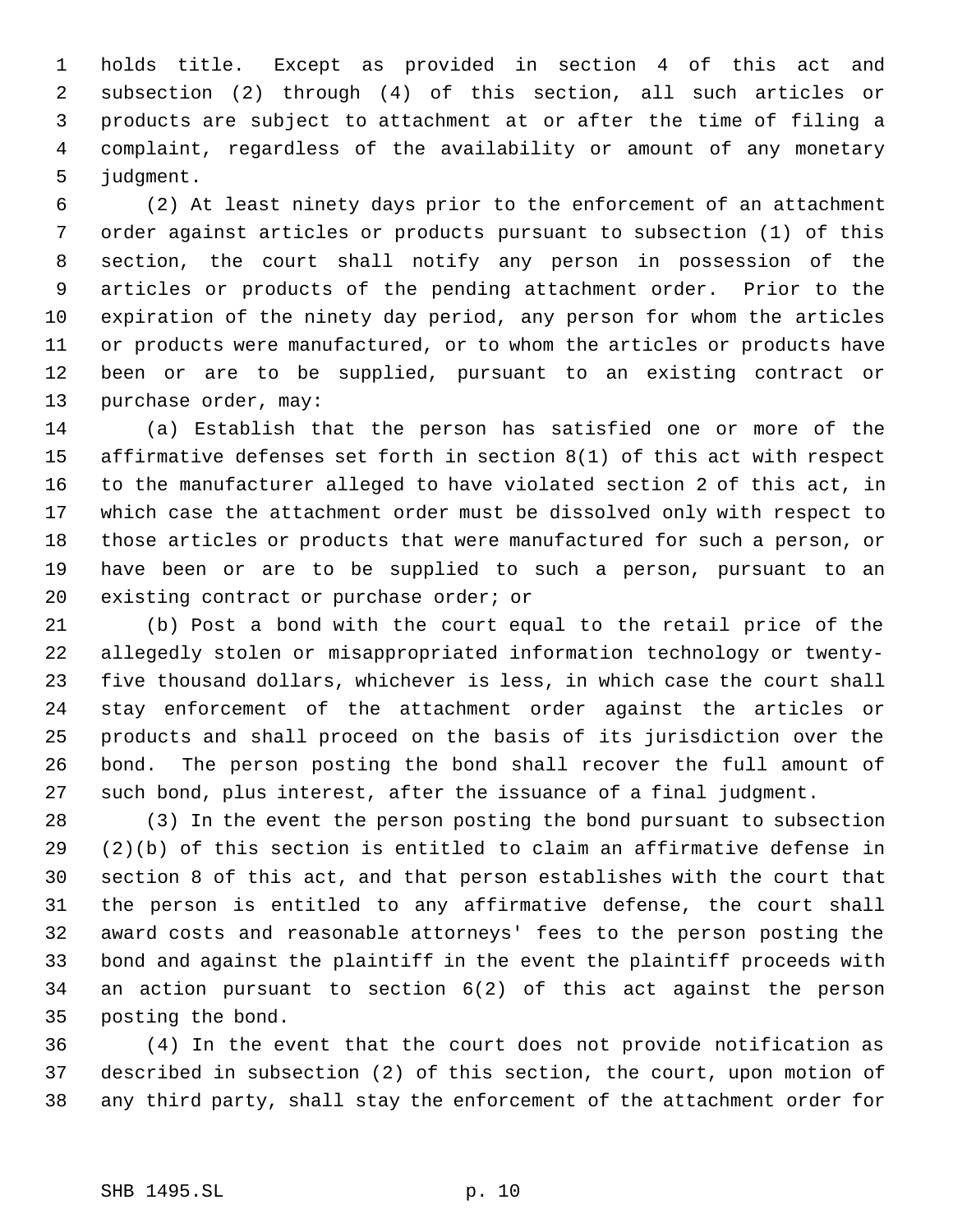ninety days as to articles or products manufactured for the third party, or that have been or are to be supplied to the third party, pursuant to an existing contract or purchase order, during which ninety day period the third party may avail itself of the options set forth in subsection (2)(a) and (b) of this section.

 NEW SECTION. **Sec. 8.** (1) A court may not award damages against any third party pursuant to section 6(2) of this act where that party, after having been afforded reasonable notice of at least ninety days by proper service upon such a party's agent for service of process and opportunity to plead any of the affirmative defenses set forth in this subsection, establishes by a preponderance of the evidence any of the following:

 (a) Such a person is the end consumer or end user of an article or product subject to section 2 of this act, or acquired the article or product after its sale to an end consumer or end user;

 (b) Such a person is a business with annual revenues not in excess 17 of fifty million dollars;

(c) The person acquired the articles or products:

 (i) And had either: A code of conduct or other written document governing the person's commercial relationships with the manufacturer adjudicated to have violated section 2 of this act and which includes commitments, such as general commitments to comply with applicable laws, that prohibit use of the stolen or misappropriated information technology by such manufacturer; or written assurances from the manufacturer of the articles or products that the articles or products, to the manufacturer's reasonable knowledge, were manufactured without the use of stolen or misappropriated information technology in the manufacturer's business operations. However, with respect to this subsection (c)(i), within one hundred eighty days of receiving written notice of the judgment against the manufacturer for a violation of section 2 of this act and a copy of a written notice that satisfies the requirements of section 5 of this act, the person must undertake commercially reasonable efforts to do any of the following:

 (A) Exchange written correspondence confirming that such a manufacturer is not using the stolen or misappropriated information technology in violation of section 2 of this act, which may be satisfied, without limitation, by obtaining written assurances from the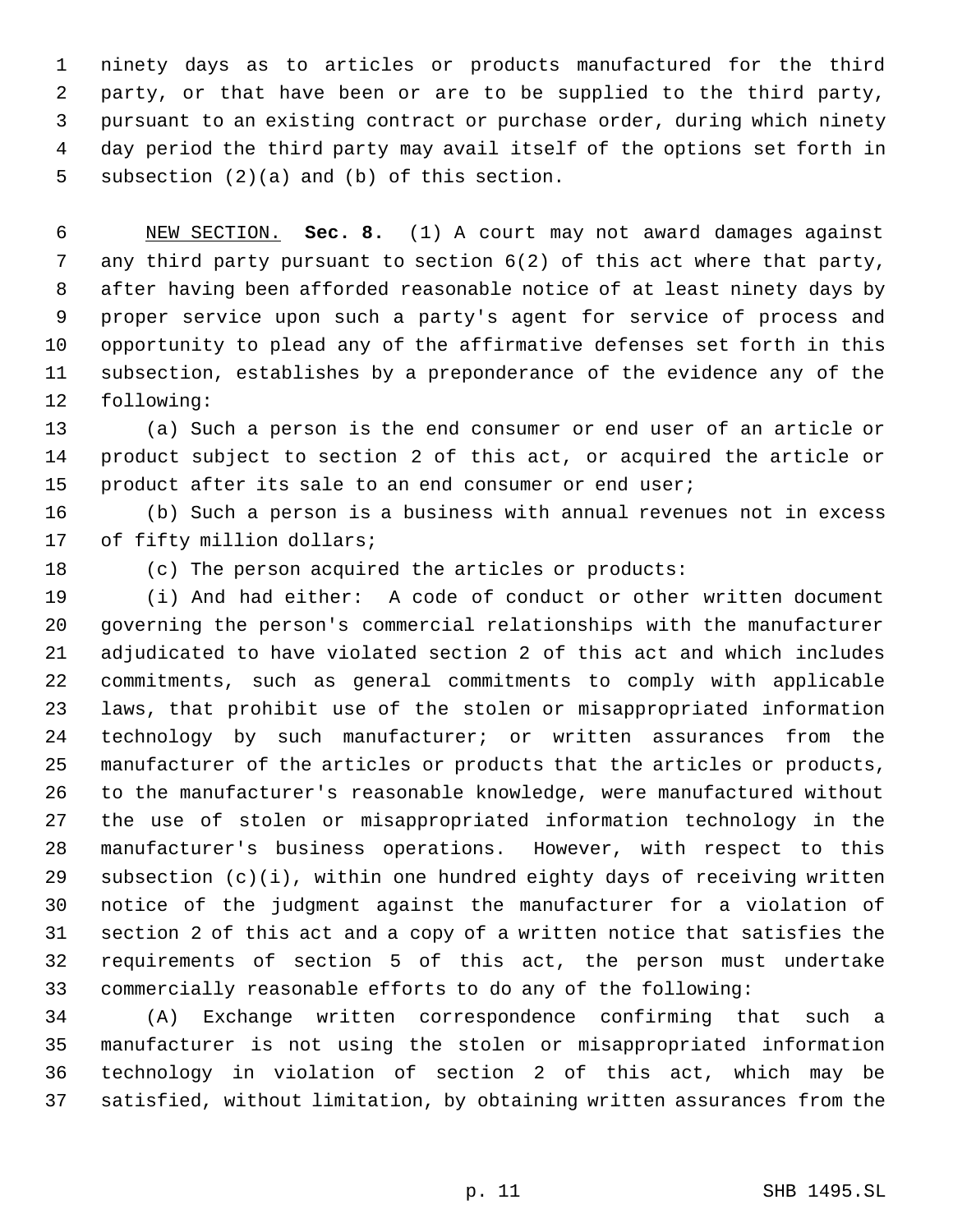manufacturer accompanied by copies of invoices, purchase orders, licenses, or other verification of lawful use of the information technology at issue;

 (B) Direct the manufacturer to cease the theft or misappropriation, which may be satisfied, without limitation, by the third party issuing a written directive to the manufacturer demanding that it cease such theft or misappropriation and demanding that the manufacturer provide the third party with copies of invoices, purchase orders, licenses, or other verification of lawful use of the information technology at issue; and for purposes of clarification, the third party need take no additional action to fully avail itself of this affirmative defense; or

 (C) In a case in which the manufacturer has failed to cease such a theft or misappropriation within the one hundred eighty-day period, and the third party has not fulfilled either option (c)(i)(A) of this subsection or option (c)(i)(B) of this subsection, cease the future acquisition of the articles or products from the manufacturer during the period that the manufacturer continues to engage in the theft or misappropriation subject to section 2 of this act where doing so would not constitute a breach of an agreement between the person and the manufacturer for the manufacture of the articles or products in question that was entered into on or before one hundred eighty days after the effective date of this section; or

 (ii) Pursuant to an agreement between the person and a manufacturer for the manufacture of the articles or products in question that was entered into before one hundred eighty days after the effective date of this section. However, within one hundred eighty days of receiving written notice of the judgment against the manufacturer for a violation of section 2 of this act and a copy of a written notice that satisfies the requirements of section 5 of this act, the person must undertake commercially reasonable efforts to do any of the following:

 (A) Obtain from the manufacturer written assurances that such a manufacturer is not using the stolen or misappropriated information technology in violation of section 2 of this act, which may be satisfied, without limitation, by obtaining written assurances from the manufacturer accompanied by copies of invoices, purchase orders, licenses, or other verification of lawful use of the information technology at issue;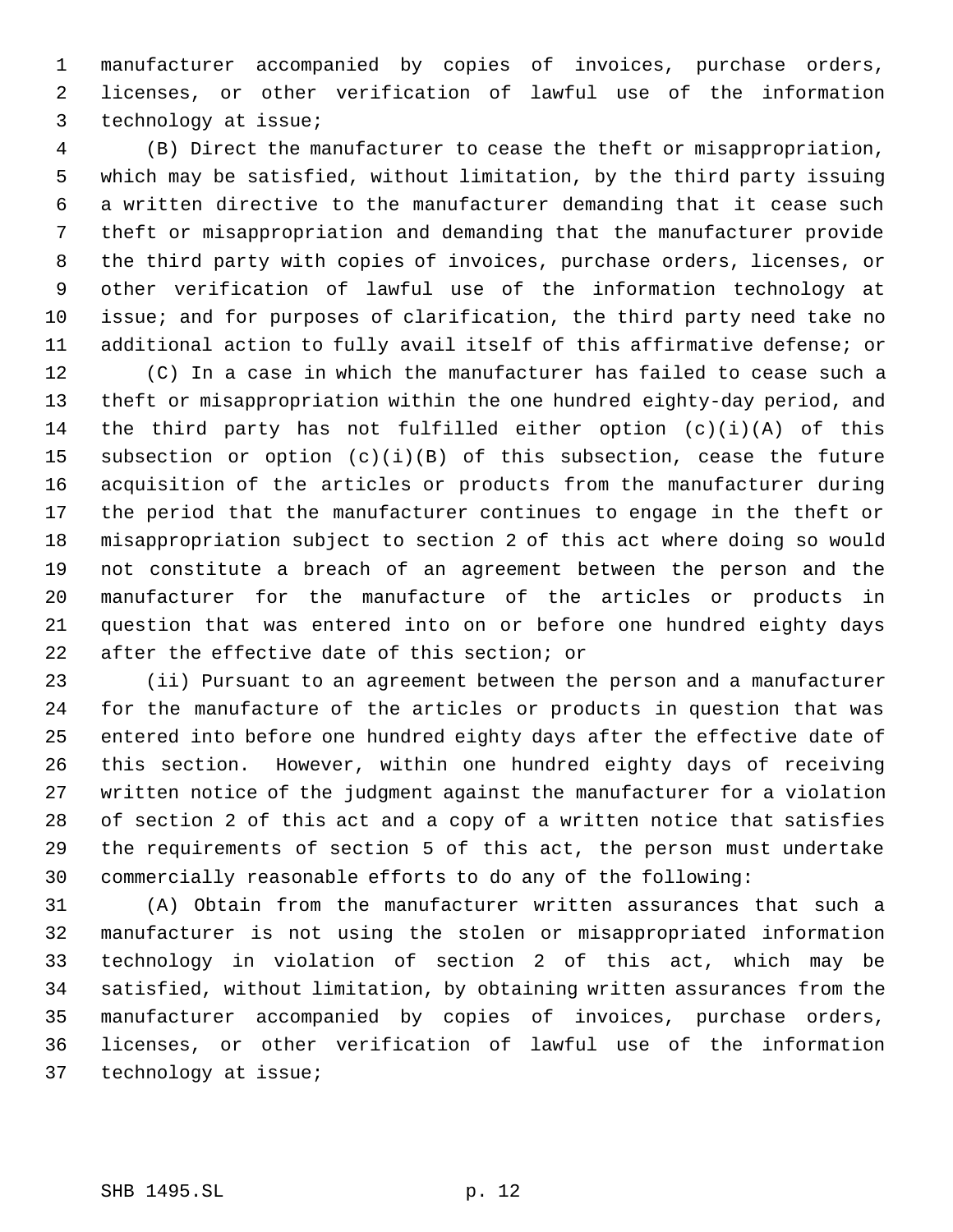(B) Direct the manufacturer to cease the theft or misappropriation, which may be satisfied, without limitation, by the third party issuing a written directive to the manufacturer demanding that it cease such theft or misappropriation and demanding that the manufacturer provide the third party with copies of invoices, purchase orders, licenses, or other verification of lawful use of the information technology at issue; and for purposes of clarification, the third party need take no additional action to fully avail itself of this affirmative defense; or

 (C) In a case in which the manufacturer has failed to cease the theft or misappropriation within the one hundred eighty-day period, and the third party has not fulfilled either option (c)(ii)(A) of this subsection or option (c)(ii)(B) of this subsection, cease the future acquisition of the articles or products from the manufacturer during the period that the manufacturer continues to engage in the theft or misappropriation subject to section 2 of this act where doing so would 16 not constitute a breach of such agreement;

 (d) The person has made commercially reasonable efforts to implement practices and procedures to require its direct manufacturers, in manufacturing articles or products for such person, not to use stolen or misappropriated information technology in violation of section 2 of this act. A person may satisfy this subsection (1)(d) by:

 (i) Adopting and undertaking commercially reasonable efforts to implement a code of conduct or similar written requirements, which are applicable to the person's direct manufacturers, that prohibit the use of stolen or misappropriated information technology by such a manufacturer, subject to a right of audit, and the person either: (A) Has a practice of auditing its direct manufacturers on a periodic basis in accordance with generally accepted industry standards; or (B) requires in its agreements with its direct manufacturers that they submit to audits by a third party, which may include a third-party association of businesses representing the owner of the stolen or misappropriated intellectual property, and further provides that a failure to remedy any deficiencies found in such an audit that constitute a violation of the applicable law of the jurisdiction where the deficiency occurred constitutes a breach of the contract, subject to cure within a reasonable period of time; or

 (ii) Adopting and undertaking commercially reasonable efforts to implement a code of conduct or similar written requirements, which are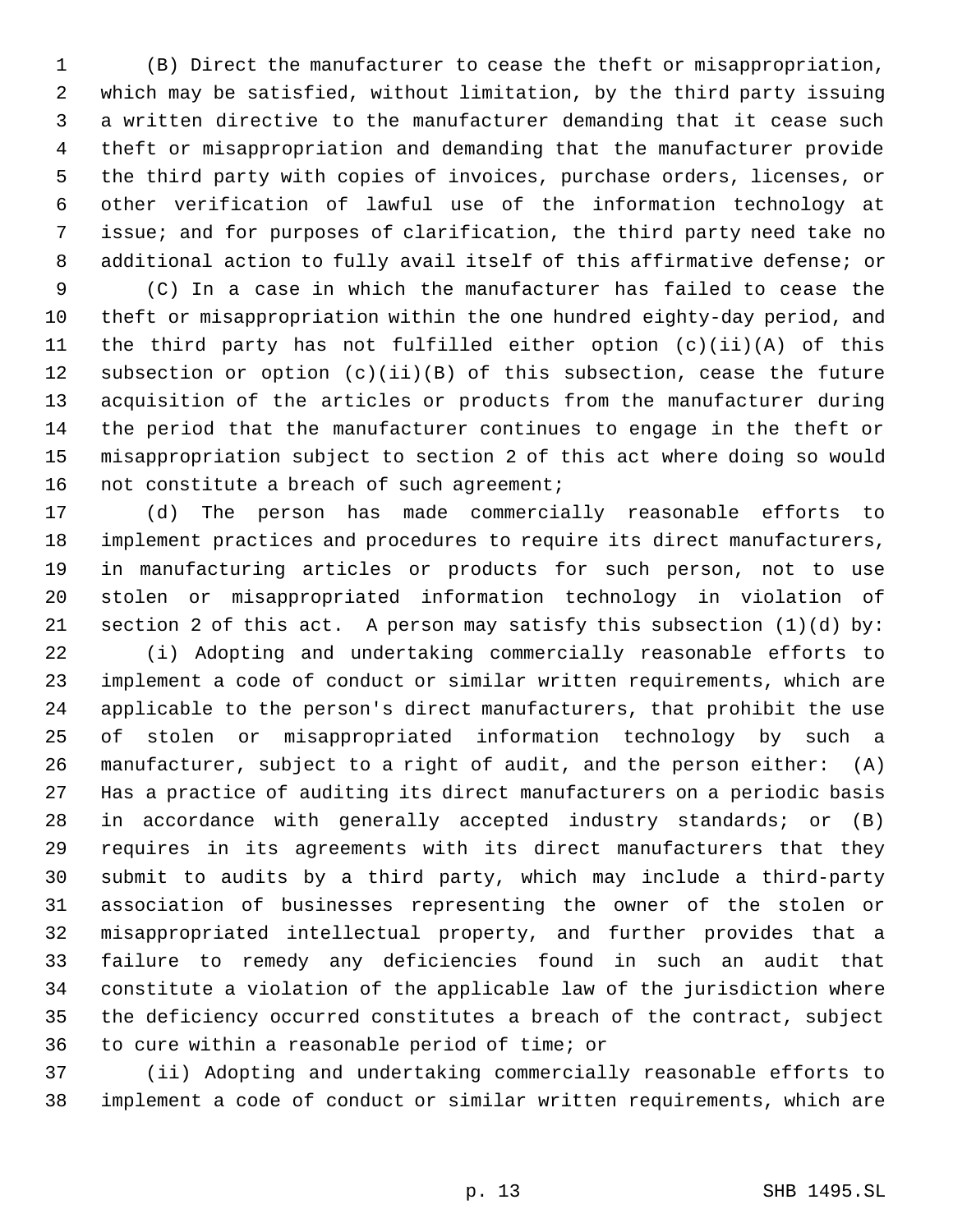applicable to the person's direct manufacturers, that prohibit use of stolen or misappropriated information technology by such a manufacturer, and the person undertakes practices and procedures to address compliance with the prohibition against the use of the stolen or misappropriated information technology in accordance with the applicable code of conduct or written requirements; or

 (e) The person does not have a contractual relationship with the person alleged to have violated section 2 of this act respecting the manufacture of the articles or products alleged to have been manufactured in violation of section 2 of this act.

 (2) A third party must have the opportunity to be heard regarding whether an article or product is an essential component provided or to be provided to a third party, and must have the right to file a motion to dismiss any action brought against it under section 6(2) of this act.

 (3) The court may not enforce any award for damages against such a third party until after the court has ruled on that party's claim of eligibility for any of the affirmative defenses set out in this section, and prior to such a ruling may allow discovery, in an action under section 6(2) of this act, only on the particular defenses raised by the third party.

 (4) The court shall allow discovery against a third party on an issue only after all discovery on that issue between the parties has been completed and only if the evidence produced as a result of the discovery does not resolve an issue of material dispute between the parties.

 (5) Any confidential or otherwise sensitive information submitted by a party pursuant to this section is subject to a protective order.

 NEW SECTION. **Sec. 9.** A court may not enforce an award of damages against a third party pursuant to section 6(2) of this act for a period of eighteen months from the effective date of this section.

 NEW SECTION. **Sec. 10.** A violation of this chapter may not be considered a violation of the state consumer protection act, and chapter 19.86 RCW does not apply to this chapter. The remedies provided under this chapter are the exclusive remedies for the parties.